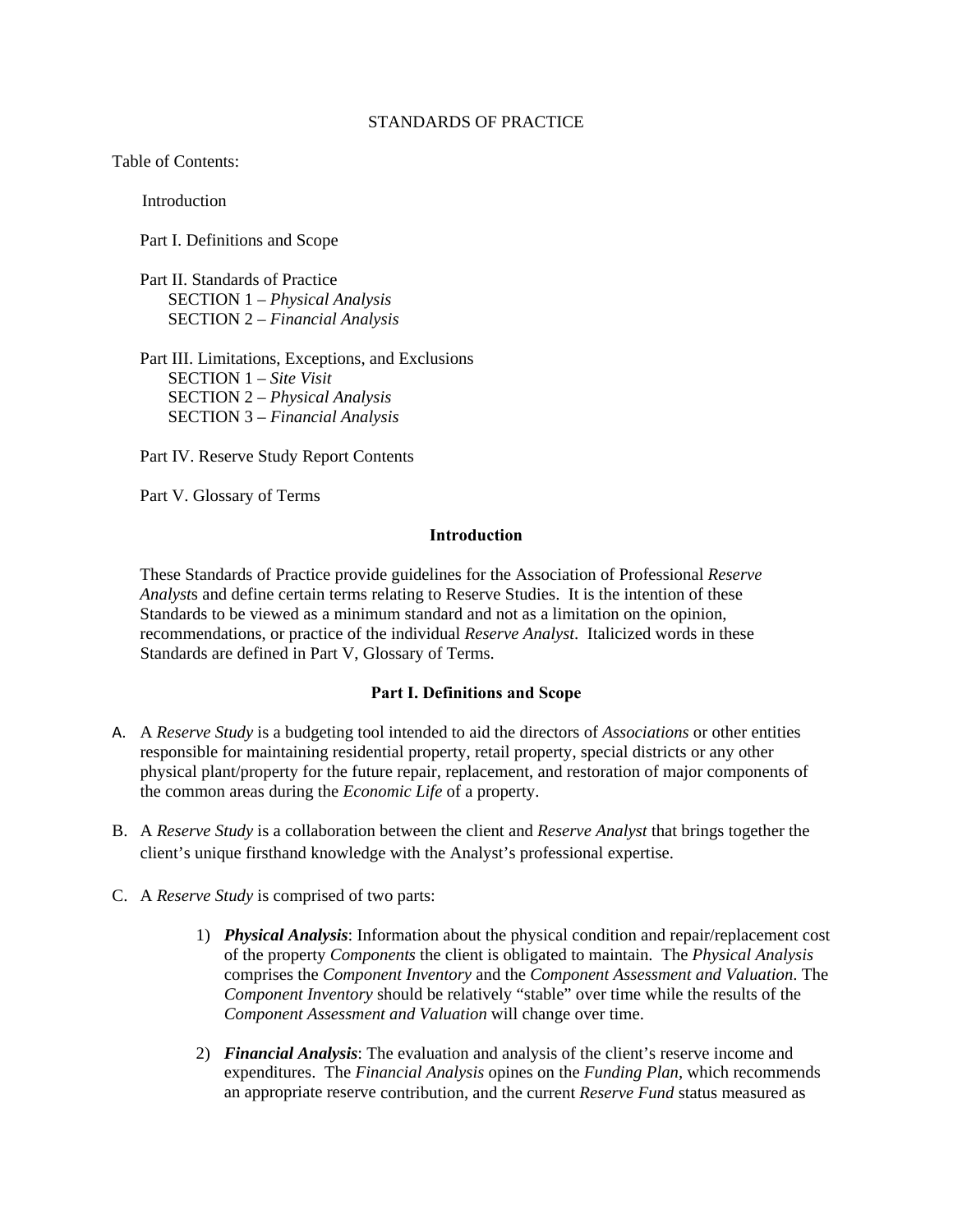*Percent Funded* or cash balance.

- D. A *Reserve Study Site Visit* is performed to determine the *Component Inventory* and the *Component Assessment and Valuation* subject to the limitations, exceptions, and exclusions outlined in Part III.
- E. There are three standard Levels of Service
	- I. *Full Study*
	- II. *Update with Site Visit Study*
	- III. *Update without Site Visit Study*

# **Part II. Standards of Practice**

## **SECTION 1 –** *Physical Analysis*

- A. Information within the *Physical Analysis* Section comes from either a *Site Visit* or a previous *Reserve Study* and from any research with the client, client's representatives, vendors, or other sources.
- B. In general, construction defects, acts of God, environmental hazards, future code changes, and unpredictable events shall not be considered. The *Reserve Analyst* will assume that the *Reserve Component*s have been properly built and installed. The *Reserve Analyst* shall at minimum consider all major components that have a predictable remaining useful life of 30 years or less except when specifically contracted for or dictated otherwise by applicable statute.
- C. A *Physical Analysis* is not intended to be exhaustive in nature and may include representative sampling.
- D. The purpose of a *Physical Analysis* is to estimate the general condition of systems and components and their repair, replacement, or restoration needs beyond that which can be performed as an operating expense.
- E. The condition assessment of like systems or components may be evaluated and funded for as a group. Individual failures within these groups need not be separately accounted for.
- F. *In general a Reserve Component* is a physical asset that is:
	- 1) *Association* responsibility
	- 2) With limited *Useful Life* expectancy
	- 3) Predictable *Remaining Useful Life* expectancy
	- 4) Above a minimum threshold cost
	- 5) Or where required by applicable statutes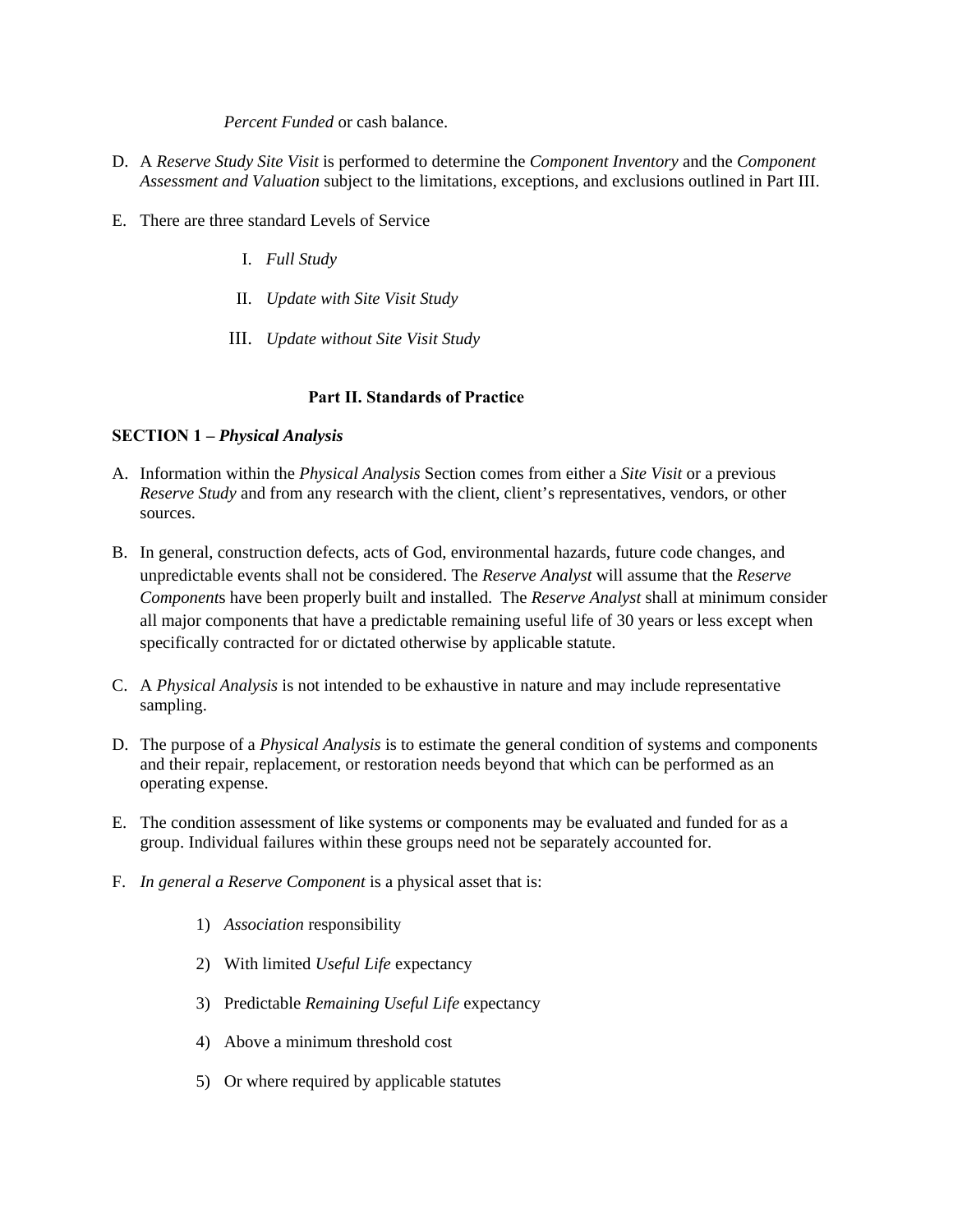#### **SECTION 2 –** *Financial Analysis*

- A. The *Financial Analysis* is a function of the expenditures outlined in the *Physical Analysis* and the current financial condition of the *Association*.
- B. The *Financial Analysis* portion of a *Reserve Study* shows the current status of the *Reserve Fund* measured as *Percent Funded*.
- C. *Percent Funded* shall be the percentage of the actual or estimated cash balance versus the *Fully Funded Balance*.
- D. The *Fully Funded Balance* (FFB) shall be calculated by either of the following two equations:

$$
\text{FFB} = \left(\frac{\text{Current Cost} * \text{Effective Age}}{\text{Useful Life}}\right)
$$

 $\texttt{FFB} = \left(\frac{\textit{Current Cost} * \textit{Effective Age}}{\textit{Useful Life}}\right) * (1 + (1 + \text{Interest Rate})^{-\text{RUL}} - (1 + \text{Inflation Rate})^{-\text{RUL}})$ 

- E. The *Financial Analysis* portion of a *Reserve Study* recommends a *Funding Plan* based on the current fund status (measured as *Percent Funded* or cash balance) and the future financial needs of the projects within the *Component* list.
- F. The *Funding Plan* shall be prepared using either the *Cash Flow Method* or *Component Method* and shall recommend a periodic Reserve Contribution.
- G. The *Funding Plan* shall have one of the four following *Funding Goals*: Full Funding *(Fully Funded)*, *Threshold Funding*, *Statutory Funding*, or *Baseline Funding*.
- H. In general any *Funding Plan* shall meet the following Funding Principles: Sufficient funds when required, stable contribution rate over the years, evenly distributed contributions over the years, and fiscally responsible.
- I. The *Funding Plan* shall include a reasonable and fiscally responsible provision for inflation and interest. A general description of the method for which inflation and interest are calculated as well as the rates used shall be included in the report.
- J. Future costs estimates are based on the current costs and the inflation provision.
- K. *Financial Analysis* shall include a 30-year summary of the *Funding Plan*.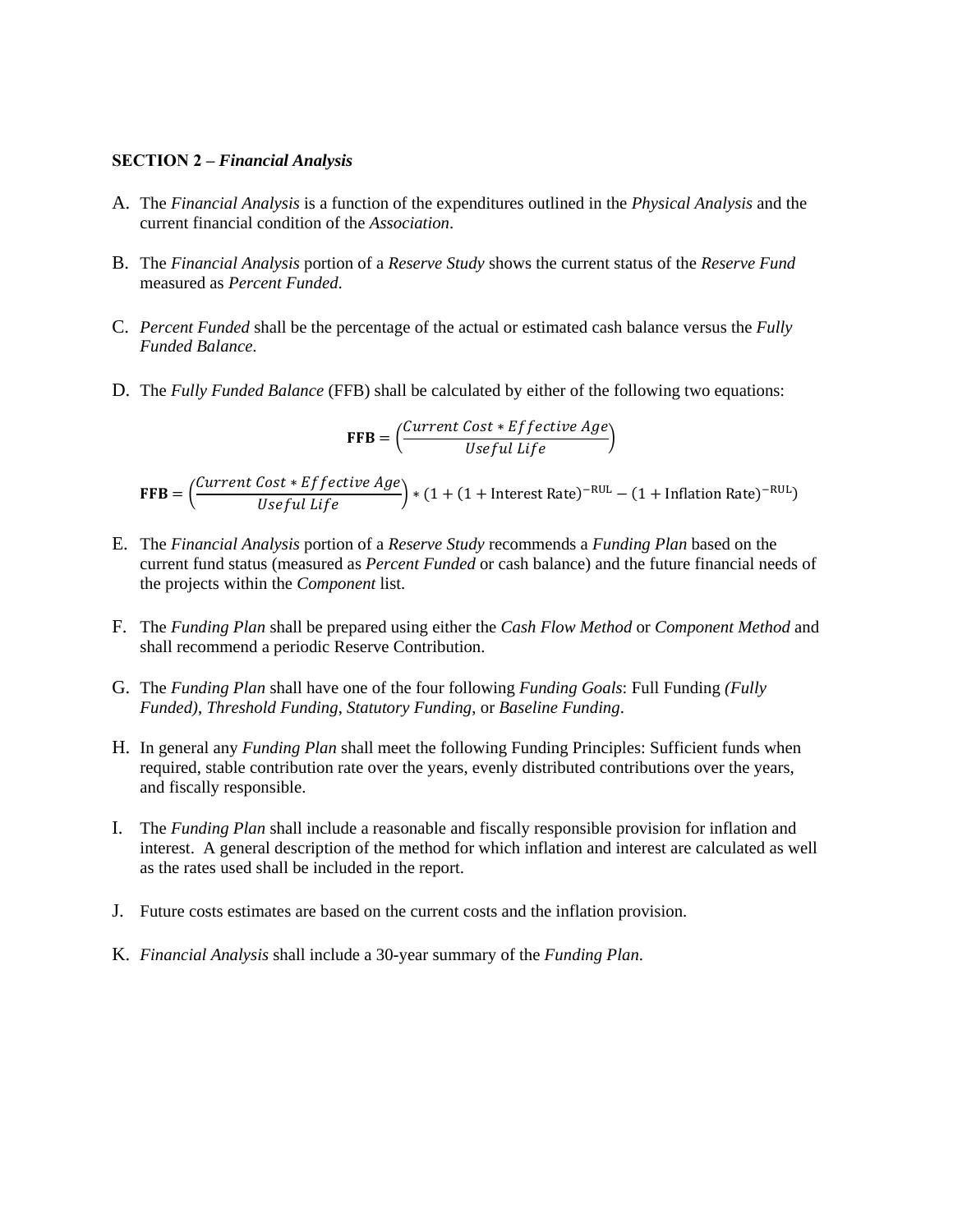## **Part III. Limitations, Exceptions, and Exclusions**

### **SECTION 1 –** *Site Visit***.**

The following are typically excluded from the *Site Visit*. Items excluded from the *Site Visit* are not necessarily excluded from the *Physical Analysis* or *Financial Analysis.*

- A. Systems or components of a building*,* or portions thereof, which are not *Readily Accessible,* or are excluded due to circumstances beyond the control of the *Reserve Analyst* or which the Client has agreed or specified to be excluded.
- B. System*s* or components*,* or portions thereof, which are under ground, under water, or where the *Inspector* must come into contact with water.
- C. Determining compliance with manufacturers' installation guidelines or specifications, building codes, accessibility standards, conservation or energy standards, regulations, ordinances, covenants, or other restrictions.
- D. Structural, architectural, forensic, geological, environmental, hydrological, land surveying, or soilsrelated examinations.
- E. Acoustical or other nuisance characteristics of any system or component of a building, complex, adjoining property, or neighborhood.
- F. Conditions related to animals, insects, or other organisms, including fungus and mold, and any hazardous, illegal, or controlled substance, or the damage or health risks arising there from.
- G. Risks associated with events or conditions of nature including, but not limited to; geological, seismic, wildfire, and flood.
- H. Water testing any building, system, or component or determine leakage in shower pans, pools, spas, or any body of water.
- I. Differentiating between original construction or subsequent additions or modifications.
- J. Fire extinguishing and suppression systems and components or determining fire resistive qualities of materials or assemblies.
- K. Elevators, lifts, and dumbwaiters.
- L. Lighting pilot lights or activating or operating any system, component, or appliance that is shut down, unsafe to operate, or does not respond to normal user controls.
- M. Operating shutoff valves or shutting down any system or component.
- N. Dismantling any system, structure, or component or removing access panels.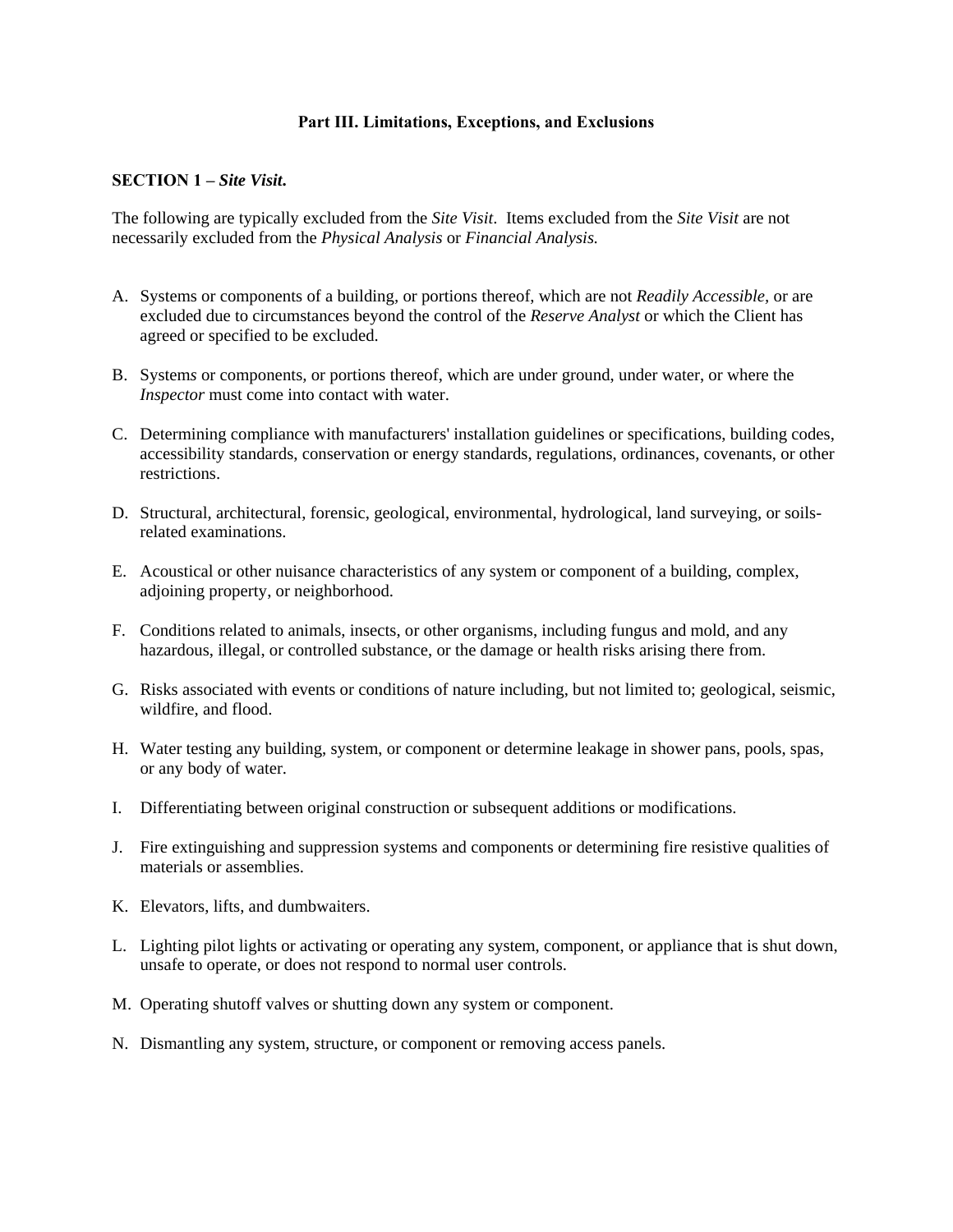Note:

The *Reserve Analysts* may, at his or her discretion:

- *1)* Include in the *Site Visit* any building, system, component, appliance*,* or improvement not included or otherwise excluded by these Standards of Practice. Any such inclusion to the *Site Visit* shall comply with all other provisions of these Standards.
- *2)* Include photographs in the written report or take photographs for *Inspector's* reference without inclusion in the written report. Photographs may not be used in lieu of written documentation.

*Components* excluded for the *Site Visit* may be included in the *Physical Analysis*, in part or in whole, if they meet the necessary qualifications to be a *Reserve Component* as outlined in Part II Section 1.F at the discretion of the *Reserve Analyst*.

## **SECTION 2 –** *Physical Analysis***.**

The following are typically excluded from the *Physical Analysis*:

- A. Specifying repairs/replacement procedures or estimating cost to correct.
- B. Systems or components that typically experience an *Extended Useful Life.*
- C. Systems or components that do not have a predictable *Remaining Useful Life*.
- D. Systems or components that the client has advised the *Reserve Analyst* to omit from the *Reserve Study*.
- E. Systems or components provided for in whole under a maintenance contract.
- F. Systems or components provided for in whole within another part of the budget.
- G. Leased systems or components.
- H. Services of a legal nature including legal interpretations or opinions of any documents, maps, etc.

#### **SECTION 3 –** *Financial Analysis*

The following are typically excluded from the *Financial Analysis*:

- A. Expected rates of return on investments significantly beyond that of current savings rates.
- B. Expected settlements or monies owed or to be transferred to reserves, before the final amount has been set and approved by the board.
- C. Limitations to increases of the reserve contribution or assessments from Governing Documents.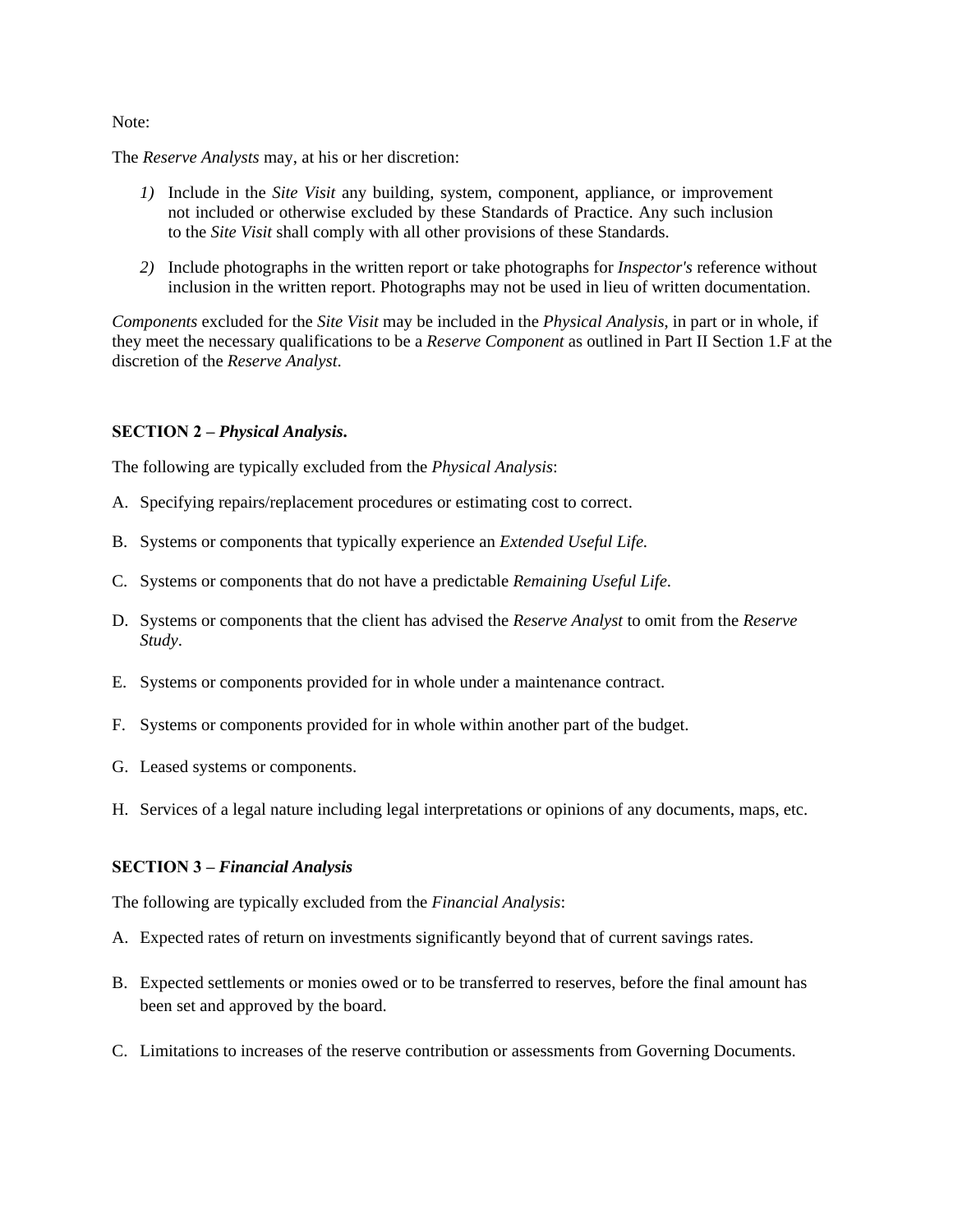- D. Investment strategies or financial planning advice beyond that of the recommended reserve contribution.
- E. Auditing or other accounting services, *Reserve Analyst* shall assume financial information provided by the client or client's representative is accurate.

## **IV. Reserve Study Report Contents**

A *Reserve Study* shall conform to the *Reserve Study* Contents Checklist found within the APRA Application for Membership and Professional Reserve Analyst (PRA) Designation. In addition to these requirements, the *Reserve Study* shall disclose any deferral or exclusion that has a material impact to the results of the study.

#### **V. Glossary of Terms**

\*Note: All definitions apply to derivatives of these terms when italicized in the text.

1. *Association:* For the purposes of this document *"Association"* shall encompass Community Associations, schools, commercial buildings, mutual utility properties, worship facilities, and any other entity interested in the long range planning for the maintenance and replacement of the major components.

2. *Cash Flow Method* - A method of calculating Reserve contributions where contributions to the Reserve Fund are designed to offset the variable annual expenditures from the Reserve Fund. Different *Reserve Funding Plan*s are tested against the anticipated schedule of Reserve expenses until the desired Funding Goal is achieved.

3. *Component* – or *Reserve Component*. An individual line item in the *Reserve Study* developed or updated in the *Physical Analysis*. These elements form the building blocks of the *Reserve Study*. *Components* typically are: 1) *Association* responsibility, 2) with limited *Useful Life* expectancies, 3) predictable *Remaining Useful Life* expectancies, 4) above a minimum threshold cost, and 5) as required by applicable statutes.

4. *Component Assessment and Valuation* - The task of estimating *Useful Life*, *Remaining Useful Life*, and Repair or Replacement Costs for the *Reserve Component*s. This task is accomplished either with or without onsite visual observations, based on Level of Service selected by the client.

5. *Component Inventory* - The task of selecting and quantifying *Reserve Component*s. This task is accomplished through any of the following: onsite visual observations, review of *Association* design and organizational documents, review of a previous *Reserve Study*, review of established *Association* precedents.

6. *Component Method* - A method of calculating Reserve contributions where the total reserve contribution is based on the sum of contributions for individual *Components.*

7. *Current Cost* – A component's current replacement cost as of the date of the financial analysis. Current cost may be less or greater than the total replacement cost depending on the defined replacement scope. 8. *Deficit* - An actual (or projected) *Reserve Balance* less than the *Fully Funded Balance*. The opposite would be a *Surplus*.

9. *Economic Life* – the portion of the total life of a property up until the infrastructure is no longer economically viable to maintain and a significant reinvestment, rebuilding, or renovation is necessary. 10. *Effective Age* - The difference between *Useful Life* and *Remaining Useful Life*. Not always equivalent to chronological age, since some *Components* age irregularly. Used primarily in computation.

11. *Extended Useful Life* – Systems or C*omponents* generally designed to last the life of the community or for which the replacement cost would be economically impractical. Items generally excluded in this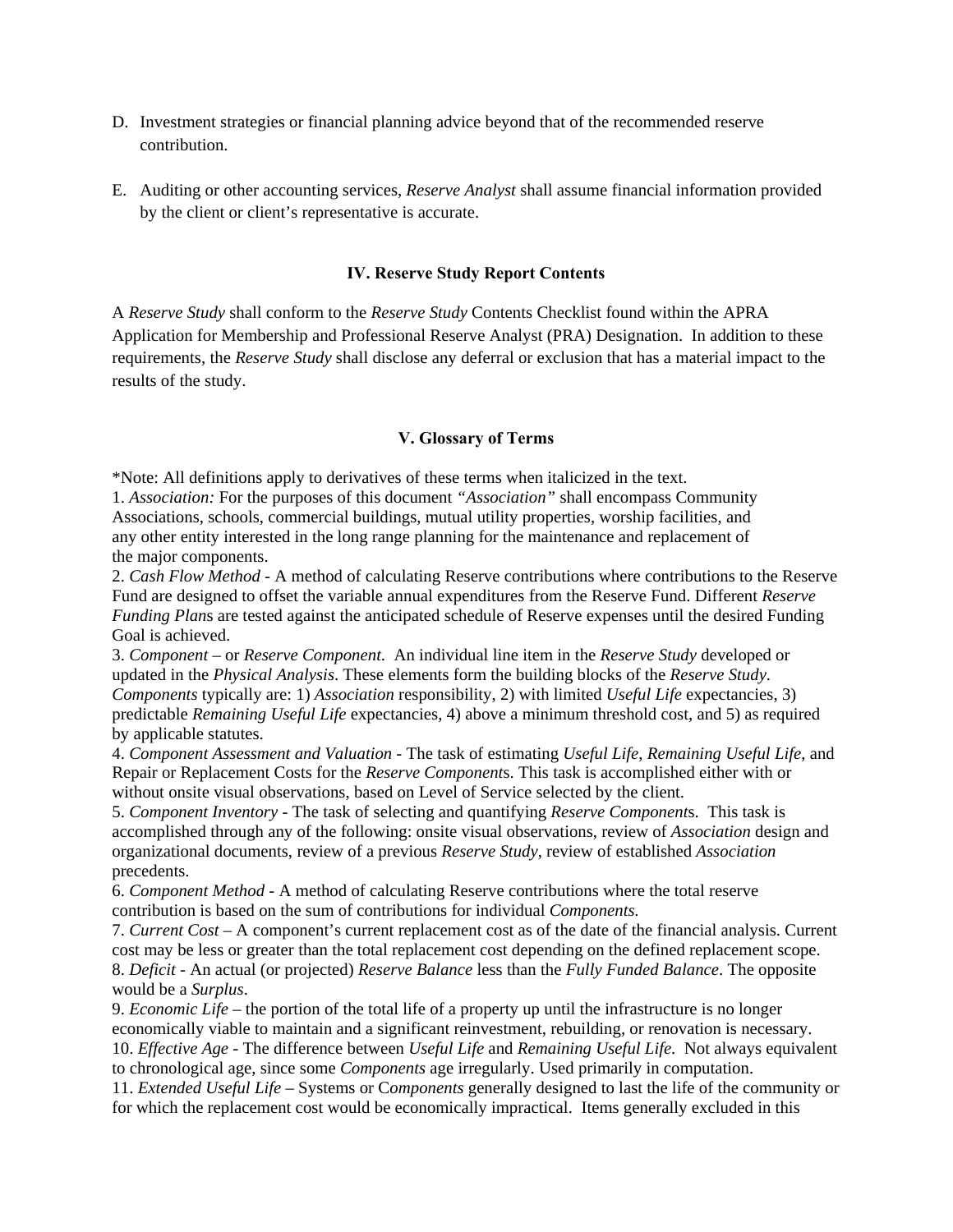category include utility systems, building infrastructure, permanent structures, asphalt streets, swimming pools, tennis courts, etc.

12. *Financial Analysis* - The portion of a *Reserve Study* where current status of the Reserves (measured as cash or *Percent Funded*) and a recommended Reserve contribution rate (*Reserve Funding Plan*) are derived. The *Financial Analysis* is one of the two parts of a *Reserve Study*.

13. *Full Study –* Complete qualitative and quantitative study, includes site visit.

14. *Fully Funded* - 100% Funded. When the actual (or projected) *Reserve Balance* is equal to the *Fully Funded Balance*.

15. *Fully Funded Balance* (*FFB*) - Total Accrued Depreciation. An indicator against which Actual (or projected) *Reserve Balance* can be compared. In essence, it is the *Reserve Balance* that is proportional to the current Repair/replacement cost and the fraction of life "used up". This number is calculated for each *Component*, then summed together for an association total. Two formulae can be utilized, depending on the provider's sensitivity to interest and inflation effects. Note: both yield identical results when interest and inflation are equivalent.

16. *Funding Goals* - Independent of *Methodology* utilized, the following represent the basic categories of *Funding Plan* goals.

16.1. *Baseline Funding* - Establishing a *Reserve Fund*ing goal of keeping the Reserve cash balance above zero.

16.2. *Fully Funded* - Setting a *Reserve Fund*ing goal of attaining and maintaining Reserves at or near 100% funded.

16.3. *Statutory Funding* - Establishing a *Reserve Funding Goal* of setting aside the specific minimum amount of funds required by applicable statutes.

16.4. *Threshold Funding* - Establishing a *Reserve Fund*ing goal of keeping the *Reserve Balance* above a specified dollar or *Percent Funded* amount. Depending on the threshold this may be more or less conservative than "*Fully Funded*".

17. *Funding Plan* - An *Association's* plan to provide income to a *Reserve Fund* to offset anticipated expenditures from that fund.

18. *Inflated Expenditures* - The combined annual expenditures for a given year inflated to reflect their estimated future replacement cost.

19. *Inflationary Multiplier* - The number multiplies by the annual expenditures to estimate the future replacement cost. If inflation was currently projected at 3%, the initial year multiplier would be 1.00, Next Year 1.03, Next year 1.061, etc.

20. *Methodology* - A statement which addresses the procedures and methods used to prepare a *Reserve Study*

21. *Minimum Balance* - A minimum *Reserve Balance* established by the client or recommended within the *Financial Analysis*.

22. *Percent Funded* - The ratio, at a particular point of time (typically the beginning of the Fiscal Year), of the actual (or projected) *Reserve Balance* to the *Fully Funded Balance*, expressed as a percentage.

23. *Physical Analysis* - The portion of the *Reserve Study* where the *Component Inventory* and *Component Assessment and Valuation* adjustment tasks are performed. This represents one of the two parts of the *Reserve Study*.

24. *Quantity* - The total *Quantity* of each *Component.*

25. *Readily Accessible* - Can be reached, entered, or viewed without difficulty, moving obstructions, or requiring any action which may harm or endanger persons or property.

26. *Remaining Useful Life* (*RUL*) - Also referred to as *Remaining Life* (*RL*). The estimated time, in years, that a *Reserve Component* can be expected to continue to serve its intended function. Replacements anticipated to occur in the initial or base year have "zero" *Remaining Useful Life*.

27. *Reserve Analyst* – A person who prepares Reserve Studies.

28. *Reserve Assessment* - The portion of assessments contributed to the *Reserve Fund*.

29. *Reserve Balance* - Actual or projected funds as of a particular point in time that the *Association* has identified for use to defray the future repair or replacement of those major *component*s which the